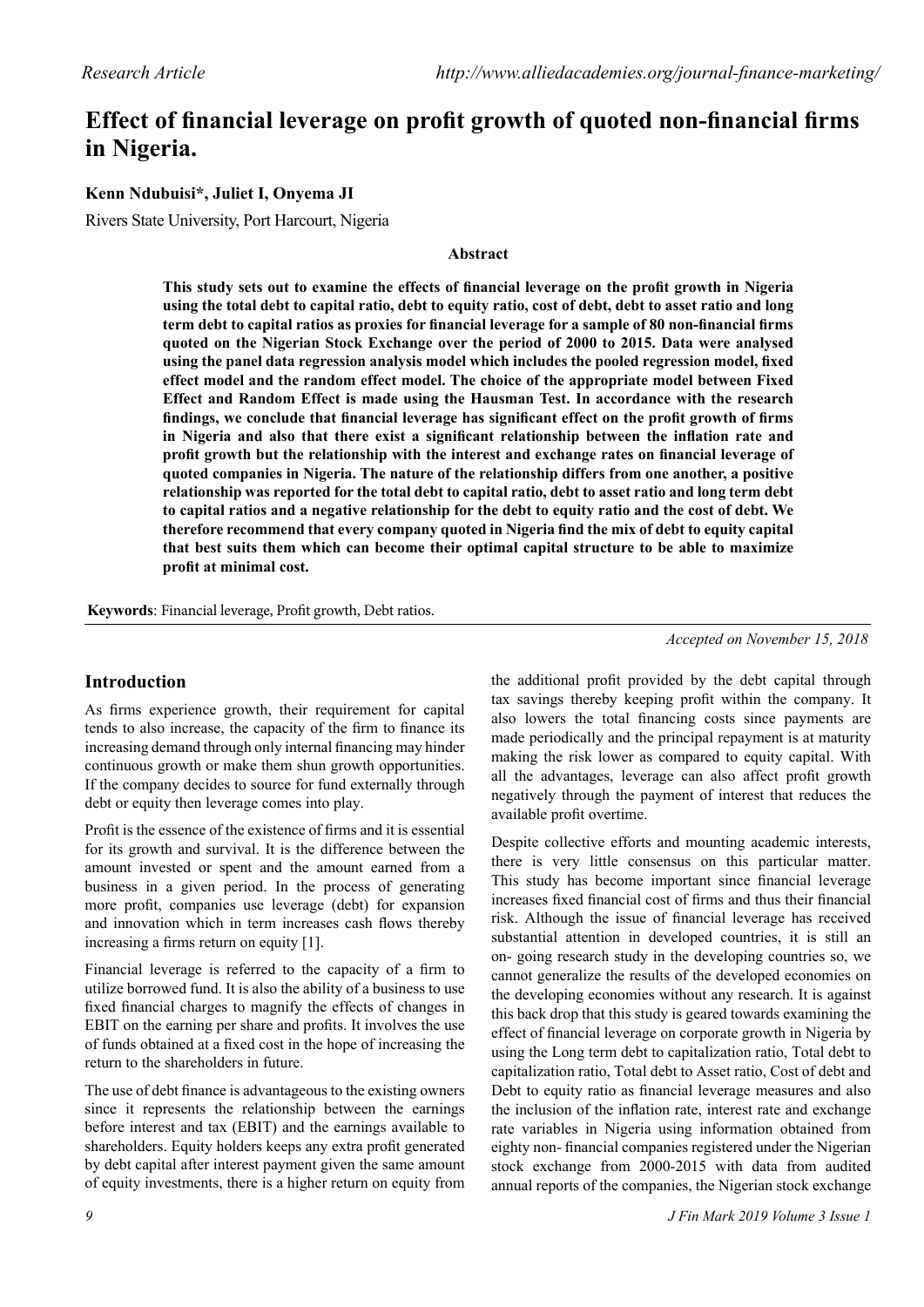fact book, central bank of Nigeria statistical bulletin and the IMF international financial statistics and data file.

The hypothesis to be tested will be the significance of the relationship between the profit growth and the financial leverage measures in Nigeria.

# **Related Literature Review**

A number of theories have been proposed to explain the variations in debt ratios across firms but they are conflicting. The important reference theory originated from the pathbreaking contribution of Modigliani and Miller [2]. They are of the opinion that in a perfect capital market, the valuation of a firm is irrelevant to its capital structure, whether it is highly levered or has a lower debt component in its financing mix. Instead, leverage merely changes the allocation of cash flows between debt and equity without altering the total cash flows of the firm but in a real world, capital markets are not perfect.

The tradeoff theory that assumes that firms choose how to allocate their resources by comparing the tax benefits of debt with the bankruptcy cost thereof. This makes them to target an optimal debt ratio. It weighs the benefits of debt that result from shielding cash flow from taxes against the costs of financial distress associated with leverage.

The pecking order theory challenges the tradeoff theory contending that firms prefers a sequential choice of financing that varies from the internal funding to the external funding that begins with debt and lastly equity.

The agency cost theory predicts that conflicts can arise from the divergence of interest between the shareholders, debt holders and management. Managers may likely invest in non-profitable projects with negative net present value thereby creating the problem of overinvestment. Jensen and Meckling [3,4] suggests the introduction of debt to mitigate this conflict arguing that debt has the interest payment obligations which helps in reducing the amount of free cash available at the managers disposal for personal benefit than for the shareholders. The pecking order theory on the other hand due to asymmetric information assumes that insiders (managers) have more information concerning the firm value than the rest of the market. The theory shows that growing firms place a higher demand on internal reserves, and as Marsh (1982) posits, firms with high growth will have relatively high debt ratios.

# *Empirical review of financial leverage on profit growth*

Ibrahim and Akinlo [5] investigated the relationship between firm size, growth and the profitability of quoted non- financial firms in Nigeria using 115 companies that have ever been listed on the Nigerian Stock Exchange for the period 1998- 2012. The generalized method of moment results suggests that increase in profitability is the engine room of allencompassing growth. Transitively, profit has positive effect on growth while growth has positive effect on size.

Abdul and Badmus [6] studied the relationship between leverage and performance of Chemicals and Paints firms quoted on the floor of Nigerian Stock Exchange using a sample of 3 firms from 2000-2009. Return on Assets (ROA) was used as measure of performance while Equity (EQT) and Debt Ratio (DR) as proxies for capital structure. The results showed that EQT finance has a significant and positive impact on ROA but DR has a negative and insignificant relationship on the performance measure. It was therefore recommended that firms in the sector should be more of equity financed than debt by sourcing more of equity in their finance ratio and avoiding too many debts. This finding of this study is consistent with most of the empirical studies and provides evidence in support of Agency Cost.

Nawaf [7] in investigating the impact of financial leverage, company growth and size on profitability in Jordan using a sample of 25 industrial companies listed on Amman stock exchange from 1995-2005, discovered that there is a significant effect of financial leverage, growth and size on profitability.

Nawaz and Aamir [8], in an attempt to establish a stochastic relationship between financial leverage and Profitability of cement sector operating in Pakistan using 18 cement manufacturers from 2005 to 2010 consisting of 108 observations by applying the ordinary least square to establish a causal relationship between the variables, found that financial leverage has a statistically significant inverse impact on profitability at 99% confidence interval.

Sarchah and Hajiha [9] examined the effect of company growth indices on leverage ratios of the companies listed in Tehran Stock Exchange in Iran from 2002-2011 by using Chow and Hausman tests. The study revealed that sales and profit growth had negatively significant effect and asset growth had positively significant effect on leverage ratios, it means that by improving the profit growth indices, leverage ratios and company risk are reduced but the increase of asset growth increased the leverage ratio.

Bokhari (2013) studied the relationship between finance leverage and profitability using non- financial sector from Pakistan obtained from Karachi stock exchange using Ordinary Least Square (OLS) method from 2005 to 2011 and they found a negative significant relationship between return on average total assets (ROA) and return on average total equity (ROE) with total debt to total assets (DR).

# **Methodology**

# *Model specification*

Because the study involves longitudinal/panel data, the study will adopt a panel regression analysis model just like Sarchah and Hajiha (Table 1) [9]. The three major panel regression models that will be examined include:

# **Pooled regression model**

The model involves pooling all the variables over time and is given by:

$$
Y_{i} = \beta_{0} + \beta_{1}X_{i} + \beta_{2}X_{i} + \dots + \beta_{k}X_{i} + \varepsilon_{i}
$$
 (1)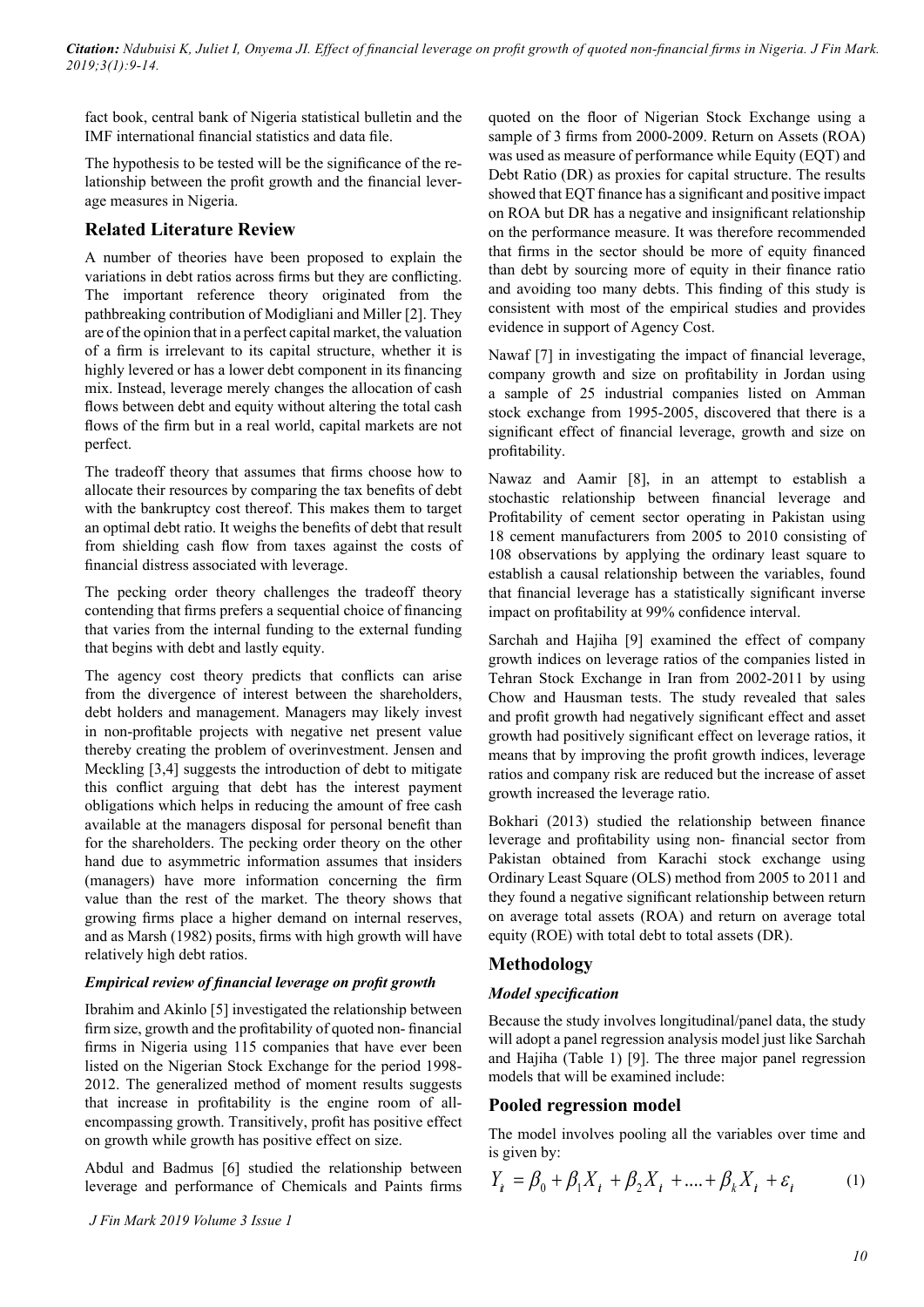| <b>Financial leverage (FIN</b><br>LEV) | LTDCR (Long term debt to<br>capital ratio) | Long Term Debt<br>Long Term Debt + Minority Interest + Equity                                                                      |  |  |  |
|----------------------------------------|--------------------------------------------|------------------------------------------------------------------------------------------------------------------------------------|--|--|--|
|                                        | TDCR (Total debt to capital<br>ratio)      | Current Liabilities + Long Term Debt<br>Current Liabilities + Long Term Debt + Minority Interest + Equity                          |  |  |  |
|                                        | DER (Debt to equity ratio).                | $=\frac{Total\;Debt}{Total\;Equity}$                                                                                               |  |  |  |
|                                        | COD (Cost of Debt)                         | Total Debt<br>Total Asset                                                                                                          |  |  |  |
|                                        | Total debt to total asset ratio            | Total Debt<br>Total Asset                                                                                                          |  |  |  |
| Growth (profit)                        | PG (Asset growth)                          | $\frac{Growth Rate of the Current Year - Rate of the Previous Year}{Rate of the Previous Year} = \frac{GR_t - GR_{t-1}}{GR_{t-1}}$ |  |  |  |
| <b>Control variables</b>               | INFR (Inflation rate)                      |                                                                                                                                    |  |  |  |
|                                        | INTR (Interest rate)                       |                                                                                                                                    |  |  |  |
|                                        | EXR (Exchange rate)                        |                                                                                                                                    |  |  |  |
| Source: Researcher                     |                                            |                                                                                                                                    |  |  |  |

#### *Table 1. Research variables and Measurement.*

# **Fixed effect model**

The explanatory variables are fixed and the intercept varies from one company to another. It is given by:

$$
Y_{i} = \beta_{0i} + \beta_{1}X_{i} + \beta_{2}X_{i} + \dots + \beta_{k}X_{i} + \varepsilon_{i}
$$
 (2)

Where the intercept could be represented thus:

$$
\beta_{0i} = \alpha_1 + \alpha_2 D_{2i} + \alpha_3 D_{3i} + ... + \alpha_k D_k
$$
 (3)

#### **Random effect model**

This is also known as error correction model. Here the dummy variables in Equation 3.10a are expressed through error term or disturbance.

$$
Y_{i} = \beta_{0i} + \beta_{1}X_{i} + \beta_{2}X_{i} + \dots + \beta_{k}X_{i} + \varepsilon_{i}
$$
 (4)

Where,

$$
\beta_{0i} = \beta_1 + u_i \tag{4a}
$$

Therefore Equation 3 becomes:

$$
Y_{i} = \beta_{1} + \beta_{1}X_{i} + \beta_{2}X_{i} + .... + \beta_{k}X_{i} + u_{i} + \varepsilon_{i}
$$
  
\n
$$
Y_{i} = \beta_{1} + \beta_{1}X_{i} + \beta_{2}X_{i} + .... + \beta_{k}X_{i} + w_{i}
$$
 (4b)  
\ni = 1, 2,..., k

$$
t=1,2,...,T
$$

Where,

 $X_i$ = Response Variables (Growth Variables for i<sup>th</sup> company on t<sup>th</sup> year)

 $X_i$  = explanatory Variables (Financial Leverage and Control Variables for i<sup>th</sup> company and t<sup>th</sup> year).

 $\beta_k^s$  = Regression coefficients for k<sup>th</sup> variable.

 $\varepsilon$ <sub>i</sub> = error term.

# **Discussion and Results**

### *Findings*

From the regression table 3 above, the F-value of each of the model was found to be significant with the value of (P<0.05), while the coefficient of determination is highest (63.5) in Fixed effect model and (46.1) in both the ordinary least squares model and random effect model. The significant  $F$ -value and  $R<sup>2</sup>$  indicates an overall adequacy of the regression model. The relatively small  $R<sup>2</sup>$  value could be attributed to repeated value due to several companies under investigation which indicates that only about 46.1%, 63.5% and 46.1% of the variation in the leverage ratios can be explained by the long term earning growth in Nigeria as explained by the Ordinary Least Squares model, Fixed effect model and Random Effect Model respectively.

The Durbin-watson and F-stat are significant, hence the estimated equation can be relied upon in making inference about the influence of the explanatory variables on the financial leverage of firms in Nigeria.

The empirical evidence from profit growth on financial leverage suggests that inflation rate shows a significant negative relationship, interest rate and exchange rate shows a positive relationship that is not significant.

For ordinary least square, the value of the coefficient of long term debt to capital ratio (0.0424) implies that an increase in long term debt to capital ratio by 1 will lead to an increase in long term earning growth by 0.0424 when every other leverage variables in the model are held constant. Due to the short coming in the performance of ordinary least squares in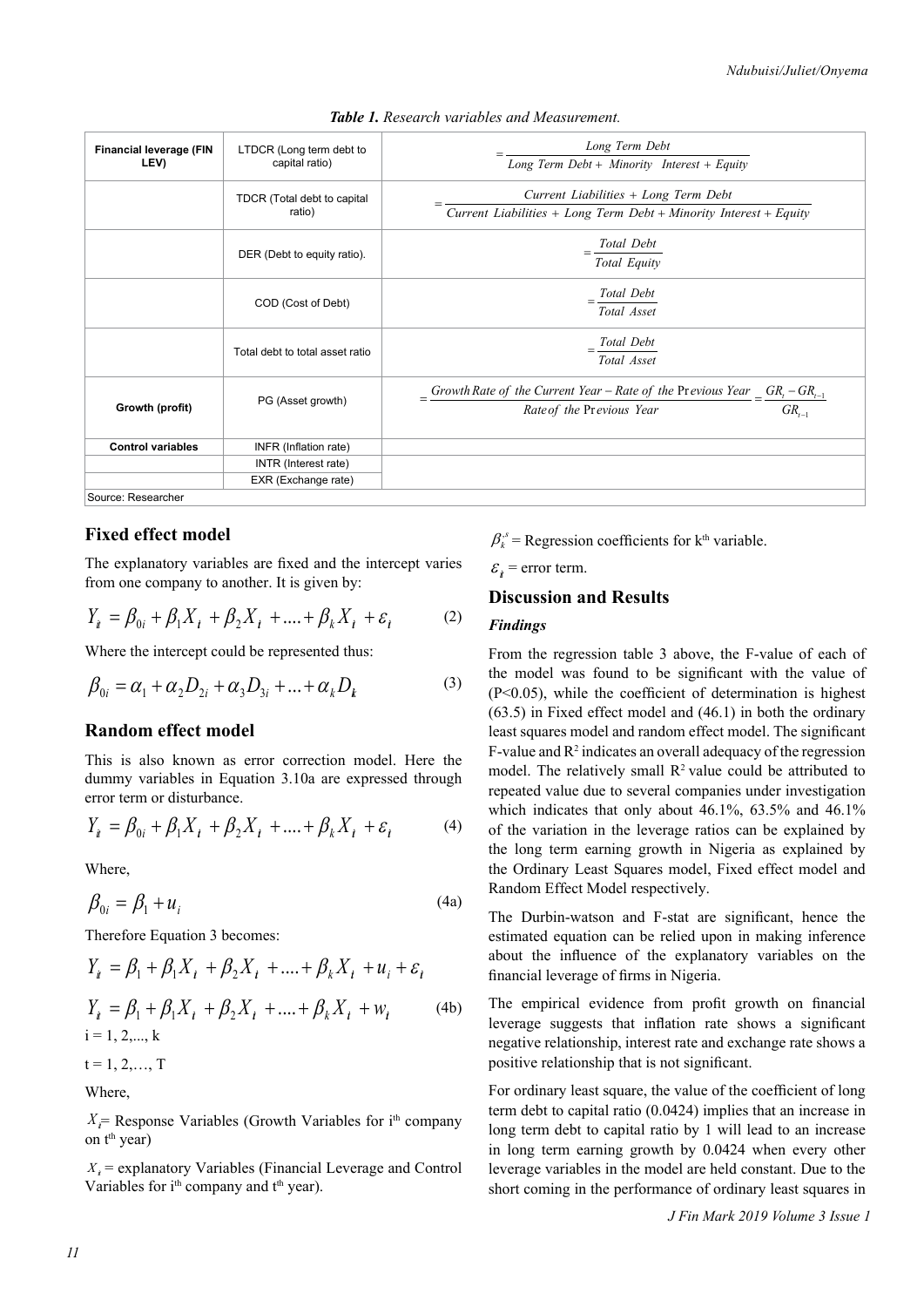*Citation: Ndubuisi K, Juliet I, Onyema JI. Effect of financial leverage on profit growth of quoted non-financial firms in Nigeria. J Fin Mark. 2019;3(1):9-14.*

modeling panel/longitudinal data, the two competing model that will be used to make inference to this work are the fixed effect model and random effect model.

The choice of the appropriate model between fixed effect and random effect is made using the hausman test. When

the p-value of the test statistic is less than 0.05, we choose fixed effect model otherwise. Table 2 has the p-value of hausman test of 0.0372 indicating that the fixed effect model was favoured above random effect model. This suggests that the data is adequately and appropriately fitted to fixed effect model. Specifically, therefore the regression model (fixed

| Table 2. Mean and Standard Deviation of the Variables under study by Year. |  |  |  |  |
|----------------------------------------------------------------------------|--|--|--|--|
|                                                                            |  |  |  |  |

| Year    | <b>Statistic</b> | Υ1    | <b>Y2</b> | Y3      | Υ4      | Y5      | Y6      | Z1     | Z <sub>2</sub> | Z <sub>3</sub> | X       |
|---------|------------------|-------|-----------|---------|---------|---------|---------|--------|----------------|----------------|---------|
| 2000    | Mean             | 1.27  | 0.16      | 0.11    | 0.06    | $-0.15$ | $-7.92$ | 101.70 | $-10.3$        | 35.23          | $-0.57$ |
|         | S.D              | 2.55  | 0.68      | 1.14    | 0.32    | 0.21    | 56.92   | 0.00   | 0.00           | 0.00           | 2.40    |
| 2001    | Mean             | 1.29  | 0.11      | 0.05    | 0.02    | 0.05    | $-0.63$ | 111.23 | 23.84          | $-0.32$        | $-0.15$ |
|         | S.D              | 11.07 | 0.45      | 0.26    | 0.28    | 0.15    | 12.59   | 0.00   | 0.00           | 0.00           | 7.33    |
| 2002    | Mean             | 0.98  | 0.06      | 0.07    | 0.08    | 0.01    | 1.74    | 120.58 | $-10.8$        | 39.90          | $-1.37$ |
|         | S.D              | 8.51  | 0.31      | 0.37    | 0.36    | 0.18    | 7.53    | 0.00   | 0.00           | 0.00           | 10.09   |
| 2003    | Mean             | 0.25  | 0.05      | 0.10    | $-0.01$ | 0.05    | $-0.62$ | 129.22 | 8.61           | 11.14          | $-1.14$ |
|         | S.D              | 1.07  | 0.36      | 0.52    | 0.30    | 0.19    | 10.53   | 0.00   | 0.00           | 0.00           | 2.22    |
| 2004    | Mean             | 0.12  | 0.08      | 0.15    | 0.05    | 0.01    | $-0.05$ | 132.89 | 19.37          | $-0.16$        | $-1.34$ |
|         | S.D              | 0.62  | 0.44      | 0.54    | 0.29    | 0.15    | 14.72   | 0.00   | 0.00           | 0.00           | 5.97    |
| 2005    | Mean             | 0.21  | 0.12      | 0.07    | 0.01    | 0.04    | 0.45    | 131.27 | $-3.34$        | 22.02          | $-0.51$ |
|         | S.D              | 0.71  | 0.48      | 0.36    | 0.26    | 0.16    | 5.88    | 0.00   | 0.00           | 0.00           | 2.02    |
| 2006    | Mean             | 0.06  | 0.01      | 0.11    | 0.05    | 0.04    | 11.05   | 128.65 | $-0.37$        | 17.34          | $-0.17$ |
|         | S.D              | 0.93  | 0.32      | 0.45    | 0.24    | 0.17    | 78.77   | 0.00   | 0.00           | 0.00           | 3.14    |
| 2007    | Mean             | 0.11  | 0.00      | 0.05    | 0.08    | 0.02    | 1.99    | 125.81 | 11.61          | 4.77           | $-0.78$ |
|         | S.D              | 0.60  | 0.43      | 0.42    | 0.31    | 0.21    | 42.53   | 0.00   | 0.00           | 0.00           | 4.52    |
| 2008    | Mean             | 0.17  | 0.15      | $-0.01$ | $-0.01$ | 0.03    | 1.35    | 118.55 | 4.19           | 10.84          | 1.74    |
|         | S.D              | 0.76  | 0.42      | 0.36    | 0.28    | 0.16    | 13.18   | 0.00   | 0.00           | 0.00           | 19.19   |
|         | Mean             | 0.04  | 0.07      | 0.14    | 0.10    | 0.01    | 0.50    | 148.90 | 23.71          | 4.32           | 0.21    |
| 2009    | S.D              | 0.53  | 0.51      | 0.54    | 0.28    | 0.15    | 4.01    | 0.00   | 0.00           | 0.00           | 5.52    |
|         | Mean             | 0.39  | 0.12      | $-0.01$ | $-0.04$ | 0.05    | $-1.32$ | 150.30 | $-42.3$        | 103.82         | $-1.10$ |
| 2010    | S.D              | 2.72  | 0.53      | 0.36    | 0.23    | 0.16    | 7.50    | 0.00   | 0.00           | 0.00           | 3.14    |
|         | Mean             | 0.77  | 0.00      | 0.16    | 0.04    | 0.00    | 0.22    | 153.86 | 5.94           | 9.52           | $-2.73$ |
| 2011    | S.D              | 2.58  | 0.34      | 0.64    | 0.25    | 0.14    | 6.39    | 0.00   | 0.00           | 0.00           | 16.36   |
|         | Mean             | 0.15  | 0.09      | 0.14    | 0.03    | 0.01    | $-2.36$ | 157.50 | 6.88           | 9.51           | $-1.38$ |
| 2012    | S.D              | 0.78  | 0.48      | 0.52    | 0.26    | 0.15    | 36.76   | 0.00   | 0.00           | 0.00           | 16.19   |
|         | Mean             | 1.10  | 0.02      | 0.14    | 0.05    | 0.03    | 7.03    | 157.31 | 10.25          | 9.27           | $-1.53$ |
| 2013    | S.D              | 7.09  | 0.28      | 0.52    | 0.25    | 0.14    | 49.64   | 0.00   | 0.00           | 0.00           | 11.96   |
|         | Mean             | 0.09  | 0.05      | 0.04    | 0.14    | 0.03    | $-0.86$ | 157.55 | 11.36          | 5.87           | $-0.69$ |
| 2014    | S.D              | 0.67  | 0.33      | 0.34    | 1.16    | 0.11    | 5.67    | 0.00   | 0.00           | 0.00           | 2.03    |
| 2015    | Mean             | 0.18  | $-0.01$   | 0.15    | 0.00    | 0.02    | 7.11    | 192.44 | 16.85          | 4.66           | $-0.76$ |
|         | S.D              | 0.61  | 0.28      | 0.57    | 0.20    | 0.09    | 45.41   | 0.00   | 0.00           | 0.00           | 4.68    |
|         | Mean             | 0.45  | 0.07      | 0.09    | 0.04    | 0.01    | 1.11    | 138.61 | 4.72           | 17.98          | $-0.77$ |
| Overall | S.D              | 4.12  | 0.43      | 0.53    | 0.39    | 0.17    | 33.63   | 21.97  | 15.82          | 24.80          | 9.16    |

S.D = Standard Deviation, Source: Research findings from Eviews version 8.

Where

 $X_1$  = Profit growth,

 $\mathsf{Y}_1$  = Long term Debt to capital ratio,  $\mathsf{Y}_2$  = Total debt to capitalization ratio,  $\mathsf{Y}_3$  = Debt to equity ratio,  $\mathsf{Y}_4$  = Cost of debt and  $\mathsf{Y}_5$  = Total debt to total asset.

 $Z_1$  = Inflation rate,  $Z_2$  = Interest rate and  $Z_3$  = Exchange rate.

*Table 3. Panel Data Regression of Growth Variable (Profit Growth) on Financial Leverages.*

| Variable                                | <b>Model Method</b>            |                           |                            |  |  |  |  |
|-----------------------------------------|--------------------------------|---------------------------|----------------------------|--|--|--|--|
|                                         | <b>Pooled Regression Model</b> | <b>Fixed Effect Model</b> | <b>Random Effect Model</b> |  |  |  |  |
| Constant (C)                            | $1.1465*$                      | $1.1355*$                 | $1.1465*$                  |  |  |  |  |
|                                         | (0.0508)                       | (0.0512)                  | (0.0508)                   |  |  |  |  |
| Long term debt to capital ratio $(X_1)$ | $0.0424*$                      | $0.0449*$                 | $0.0424*$                  |  |  |  |  |
|                                         | (0.0497)                       | (0.0488)                  | (0.0497)                   |  |  |  |  |
| Total debt to capital ratio $(X_0)$     | $0.4215*$                      | $0.5007**$                | $0.4218*$                  |  |  |  |  |
|                                         | (0.0483)                       | (0.0410)                  | (0.0483)                   |  |  |  |  |
| Debt to equity ratio $(X_2)$            | $-0.4663**$                    | $-0.5765**$               | $-0.4668**$                |  |  |  |  |
|                                         | (0.0342)                       | (0.0249)                  | (0.0342)                   |  |  |  |  |
| Cost of Debt $(X_1)$                    | $-0.3299$                      | $-0.3927*$                | $-0.3302$                  |  |  |  |  |
|                                         | (0.0616)                       | (0.0508)                  | (0.0616)                   |  |  |  |  |
| Debt to Total Asset $(X_{\varepsilon})$ | 1.9393**                       | 1.9830**                  | 1.9395**                   |  |  |  |  |
|                                         | (0.0213)                       | (0.0203)                  | (0.0212)                   |  |  |  |  |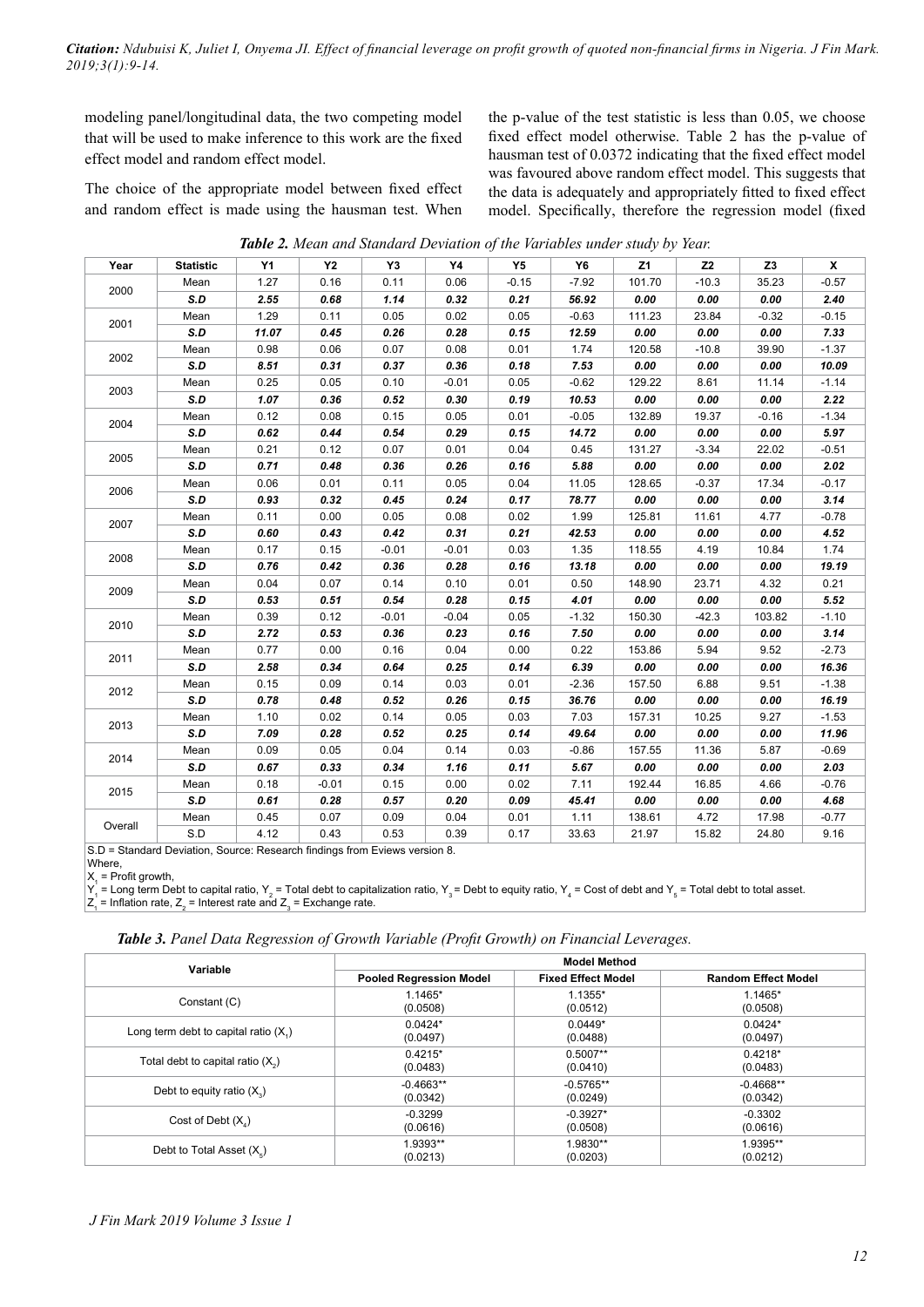| $-0.0170**$<br>$-0.0170**$<br>$-0.0170**$<br>Inflation Rate $(Z_1)$<br>(0.0164)<br>(0.0164)<br>(0.0164)<br>0.0280<br>0.0280<br>0.0279<br>Interest Rate $(Z_2)$<br>(0.0612)<br>(0.0612)<br>(0.0613)<br>0.0119<br>0.0119<br>0.0118<br>Exchange Rate $(Z_2)$<br>(0.0735)<br>(0.0736)<br>(0.0735)<br>46.1<br>63.5<br>46.1<br>R <sup>2</sup> -Adjusted<br>$9.34***$<br>$6.95***$<br>$6.54*$<br>F-value<br>2.11<br>2.25<br>2.11<br>Durbin-Watson (D.W)<br>** - significant at 5% Hausman Test p-value = 0.0372<br>*** - significant at 1% |                                                  |  |  |  |  |  |  |  |
|-------------------------------------------------------------------------------------------------------------------------------------------------------------------------------------------------------------------------------------------------------------------------------------------------------------------------------------------------------------------------------------------------------------------------------------------------------------------------------------------------------------------------------------|--------------------------------------------------|--|--|--|--|--|--|--|
|                                                                                                                                                                                                                                                                                                                                                                                                                                                                                                                                     |                                                  |  |  |  |  |  |  |  |
|                                                                                                                                                                                                                                                                                                                                                                                                                                                                                                                                     |                                                  |  |  |  |  |  |  |  |
|                                                                                                                                                                                                                                                                                                                                                                                                                                                                                                                                     |                                                  |  |  |  |  |  |  |  |
|                                                                                                                                                                                                                                                                                                                                                                                                                                                                                                                                     |                                                  |  |  |  |  |  |  |  |
|                                                                                                                                                                                                                                                                                                                                                                                                                                                                                                                                     |                                                  |  |  |  |  |  |  |  |
|                                                                                                                                                                                                                                                                                                                                                                                                                                                                                                                                     |                                                  |  |  |  |  |  |  |  |
|                                                                                                                                                                                                                                                                                                                                                                                                                                                                                                                                     | () - P-value, $*$ - significant at 10%           |  |  |  |  |  |  |  |
|                                                                                                                                                                                                                                                                                                                                                                                                                                                                                                                                     | Source: Research findings from Strata version 11 |  |  |  |  |  |  |  |

effect model) for the profit growth on financial leverages and control variable is given by:

 $X_1 = 1.14 + 0.05X_1 + 0.50X_2 - 0.06X_2 - 0.39X_1 + 1.98X_2 - 0.003X_2 - 0.02Z_1 + 0.03Z_2 + 0.01Z_2$ 

# **Conclusion and Recommendation**

The regression of profit growth on the financial leverage measures and the control variables shows that profit growth has a significant relationship with all the financial leverage measures. We therefore, reject the null hypothesis that profit growth has no significant relationship with the financial leverage measures and accept the alternate that profit growth has a significant relationship with all the financial leverage measures. This result agrees with Sarchah & Hajiha [9] that found a significant relationship but contradicts Mutai [10-15].

The nature of the relationship differs from one measure to another. A positive relationship exists with the long term debt to capital, total debt to capital ratio and the debt to total asset and a negative relationship with debt to equity ratio and cost of debt. It also reported a highly significant negative relationship with the inflation rate but a positive and not significant relationship with the interest rate and exchange rates [16-18].

# **Recommendation**

In line with the findings of this study which revealed that financial leverage has significant effect on the growth measures and also the effect of the inflation, interest and exchange rates on financial leverage of quoted companies in Nigeria.

Therefore, the following recommendations are drawn from the conclusions of this study.

- 1. It is important that every company quoted in Nigeria find the mix of debt to equity capital that best suits them which can become their optimal capital structure to be able to maximize profit at minimal cost.
- 2. Financial decisions on profit growth for any firm should be made in consonance with the prevailing inflation rates at that time by the management of quoted firms in Nigeria.

### **References**

1. Weston JF, Brigham EF. Management finance  $(7<sup>th</sup>$  ed.). The dryden press, Hinsdale, Illonis. 1981.

- 2. Modiglini F, Miller MH. The cost of capital, corporate finance and the theory of investment. Am Eco Rev. 1958;48:261-97.
- 3. Jensen MC, Meckling WH. Theory of the firm: Managerial behavior. Agency costs and ownership structure. J Fin Eco. 1976;3:305-60.
- 4. Jensen MC. Agency costs of free cash flow, corporate finance and takeovers. Am Eco Rev. 1986;76(2):323-9.
- 5. Ibrahim TR, Akinlo AE. Interrelationship between size, growth and profitability of nonfinancial firms in Nigeria. Eur J Bus Manag. 2017;9(7):2222-839.
- 6. Abdul J, Badmus O. Effect of leverage on firm performance in Nigeria: A case of listed chemicals and paints firms in Nigeria. Global J Manag Bus Res: D Acc Aud. 2017;17(2):2249-4588.
- 7. Nawaf ASA. The impact of financial leverage, growth and size on profitability of Jordanian industrial listed companies. Res J Fin Acc. 2015;6(16):2222-847.
- 8. Nawaz A, Salman A, Shamsi A, et al. Impact of financial leverage on firms 'profitability: An investigation from cement sector of Pakistan. Res J Fin Acc. 2015;6(7):2222-847.
- 9. Sarchah SF, Hajiha Z. The effect of company growth indices on financial leverage ratios of the companies listed in Tehran stock exchange. J Basic App Sci Res. 2013;3(9):20-30.
- 10. Myers S. Determinants of corporate borrowing. J Fin Eco. 1997;9:147-76.
- 11. Myers S. The capital structure puzzle. J Fin. 1984;39:575-92.
- 12. Kenn-Ndubuisi JI. Effects of financial leverage on corporate growth in Nigeria (Unpublished doctoral thesis). Rivers state University, Port Harcourt. 2018.
- 13. Miller M. Debt and taxes. J Fin. 1997;29:261-75.
- 14. Modigliani F, Miller MH. Corporation income taxes and the cost of capital: A correction. Am Eco Rev. 1963;53:433-43.
- 15. Van Horne JC. Financial management and policy  $(5<sup>th</sup>$  ed.) Prentice hall, Englewood cliffs, New Jersey 1980.